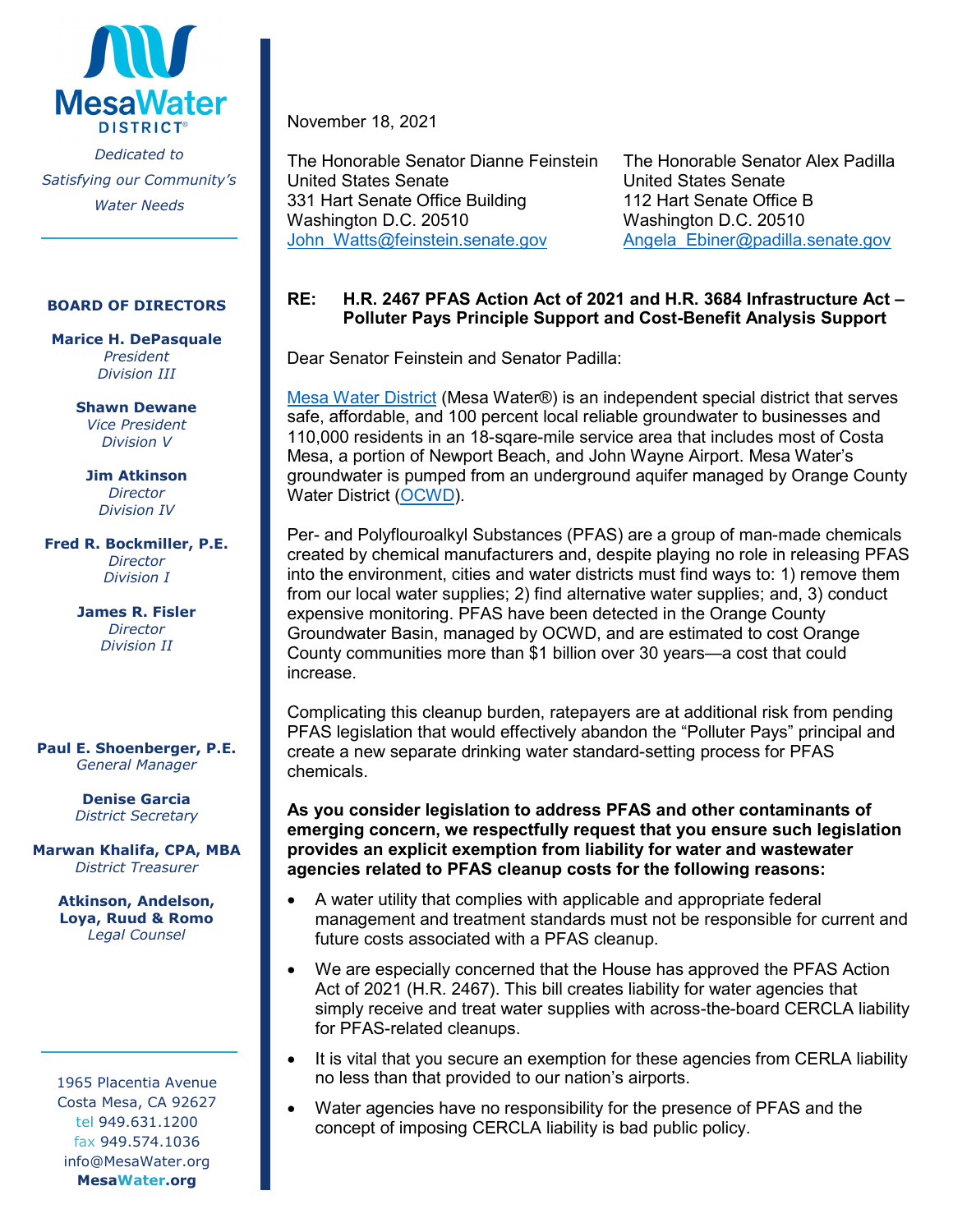

#### **BOARD OF DIRECTORS**

**Marice H. DePasquale** *President Division III*

> **Shawn Dewane** *Vice President Division V*

**Jim Atkinson** *Director Division IV*

**Fred R. Bockmiller, P.E.** *Director Division I*

> **James R. Fisler** *Director Division II*

**Paul E. Shoenberger, P.E.** *General Manager*

> **Denise Garcia** *District Secretary*

**Marwan Khalifa, CPA, MBA** *District Treasurer*

> **Atkinson, Andelson, Loya, Ruud & Romo** *Legal Counsel*

1965 Placentia Avenue Costa Mesa, CA 92627 tel 949.631.1200 fax 949.574.1036 info@MesaWater.org **MesaWater.org**

### **Subject: H.R 2467 – Polluter Pays Principle Support H.R. 3684 – Cost-Benefit Analysis Support**

November 14, 2021 Page 2 of 2

Also, under existing law, the U.S. Environmental Protection Agency ensures that public health benefits of new drinking water standards are reasonably balanced with the compliance costs that water system ratepayers will ultimately incur, and eliminating this analysis would burden ratepayers of all income levels with higher costs to comply with drinking water standards.

**Amendments to the Safe Drinking Water Act (SDWA) should not delete the longstanding cost-benefit analysis. Additionally, we I support providing direct grant funding for PFAS remediation to water and wastewater agencies as provided in the Senate-passed Infrastructure Investment and Jobs Act (H.R. 3684).**

We call upon California's Senators to cast votes implementing these public policy positions.

For any questions regarding Mesa Water's requests expressed herein, or if we can provide any further information or assistance, please contact us or our Water Policy Manager, Stacy Taylor, at Stacy T@MesaWater.org or 714.791.0848. Thank you for your attention to this important matter.

Sincerely,

Marice H. DePasquale Paul E. Shoenberǵer, P.E.<br>Mesa Water Board President Mesa Water General Mana [MariceD@MesaWater.org](mailto:MariceD@MesaWater.org)<br>949.631.1205

Mesa Water General Manager<br>PaulS@MesaWater.org 949.631.1205 949.631.1206

c: Mesa Water Board of Directors

OCWD Board President Steve Sheldon [\(SSheldon@OCWD.com\)](mailto:SSheldon@OCWD.com) Association of California Water Agencies California Municipal Utilities Association Dennis Albiani & Anthony Molina, California Advocates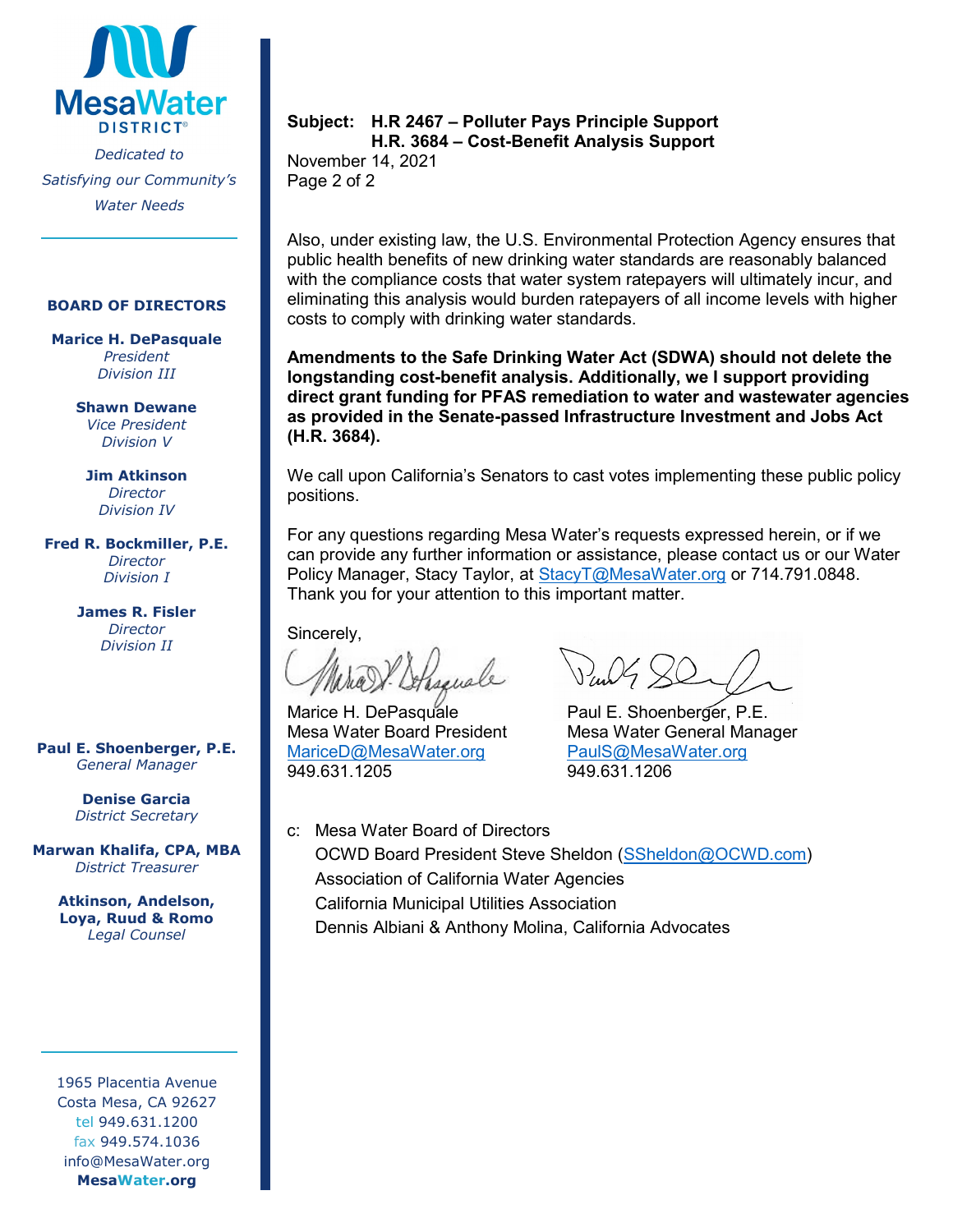

#### **BOARD OF DIRECTORS**

**Marice H. DePasquale** *President Division III*

> **Shawn Dewane** *Vice President Division V*

**Jim Atkinson** *Director Division IV*

**Fred R. Bockmiller, P.E.** *Director Division I*

> **James R. Fisler** *Director Division II*

**Paul E. Shoenberger, P.E.** *General Manager*

> **Denise Garcia** *District Secretary*

**Marwan Khalifa, CPA, MBA** *District Treasurer*

> **Atkinson, Andelson, Loya, Ruud & Romo** *Legal Counsel*

1965 Placentia Avenue Costa Mesa, CA 92627 tel 949.631.1200 fax 949.574.1036 info@MesaWater.org **MesaWater.org**

November 18, 2021

Washington, D.C. 20515

Washington, D.C. 20515 Washington, D.C. 20515 [Ngoc.Nguyen@mail.house.gov](mailto:Ngoc.Nguyen@mail.house.gov) [Colin.Timmerman@mail.house.gov](mailto:Colin.Timmerman@mail.house.gov)

The Honorable Congressman Correa The Honorable Congresswoman Kim<br>2301 Rayburn House Office Building 1306 Longworth House Office Building 1306 Longworth House Office Building

Washington, D.C. 20515 Washington, D.C. 20515

[Shane.Trimmer@mail.house.gov](mailto:Shane.Trimmer@mail.house.gov)

The Honorable Congressman Lowenthal 108 Cannon House Office Building

The Honorable Congresswoman Porter The Honorable Congresswoman Steel 1117 Longworth House Office Building 1113 Longworth House Office Building [Jacob.Marx@mail.house.gov](mailto:Jacob.Marx@mail.house.gov) [Jonathan.Kuperman@mail.house.gov](mailto:Jonathan.Kuperman@mail.house.gov)

# **RE: H.R. 2467 PFAS Action Act of 2021 and H.R. 3684 Infrastructure Act – Polluter Pays Principle Support and Cost-Benefit Analysis Support**

Dear Representatives Correa, Kim, Lowenthal, Porter, and Steel:

[Mesa Water District](http://www.mesawater.org/) (Mesa Water®) is an independent special district that serves safe, affordable, and 100 percent local reliable groundwater to businesses and 110,000 residents in an 18-sqare-mile service area that includes most of Costa Mesa, a portion of Newport Beach, and John Wayne Airport.

Mesa Water's groundwater is pumped from an underground aquifer managed by Orange County Water District [\(OCWD\)](http://www.ocwd.com/). On behalf of Mesa Water, we are writing to communicate our support of OCWD's efforts to: 1) garner an exemption from CERCLA liability for water districts as they properly remove Per- and Polyflouroalkyl Substances (PFAS) from drinking water; and, 2) maintain the costbenefit analysis in the Safe Drinking Water Act (SDWA).

Orange County is a national leader in water recycling with the Groundwater Replenishment System [\(GWRS\)](https://www.ocwd.com/gwrs/), storm water capture behind Prado Dam and, most recently, the extraction of PFAS from our drinking water. These landmark projects are environmentally superior and have saved Orange County ratepayers billions of dollars by supplanting the purchase of more costly and droughtimpacted surface water imported from the Colorado River and Northern California.

It has come to our attention that proposed federal legislation, PFAS Action Act of 2021 (H.R. 2467), would attach CERCLA liability to OCWD as it removes PFAS from drinking water. OCWD has no responsibility for the presence of PFAS and the concept of imposing CERCLA liability on water districts runs contrary to the "Polluter Pays" public policy. We respectfully request your assistance in support of OCWD's efforts to garner an exemption from CERCLA liability for water districts as they properly remove PFAS from drinking water.

Additionally, the House-approved Infrastructure Act (H.R. 3684) unfortunately included a section that amends the Safe Drinking Water Act to delete the longstanding cost-benefit analysis in the development of new drinking water standards.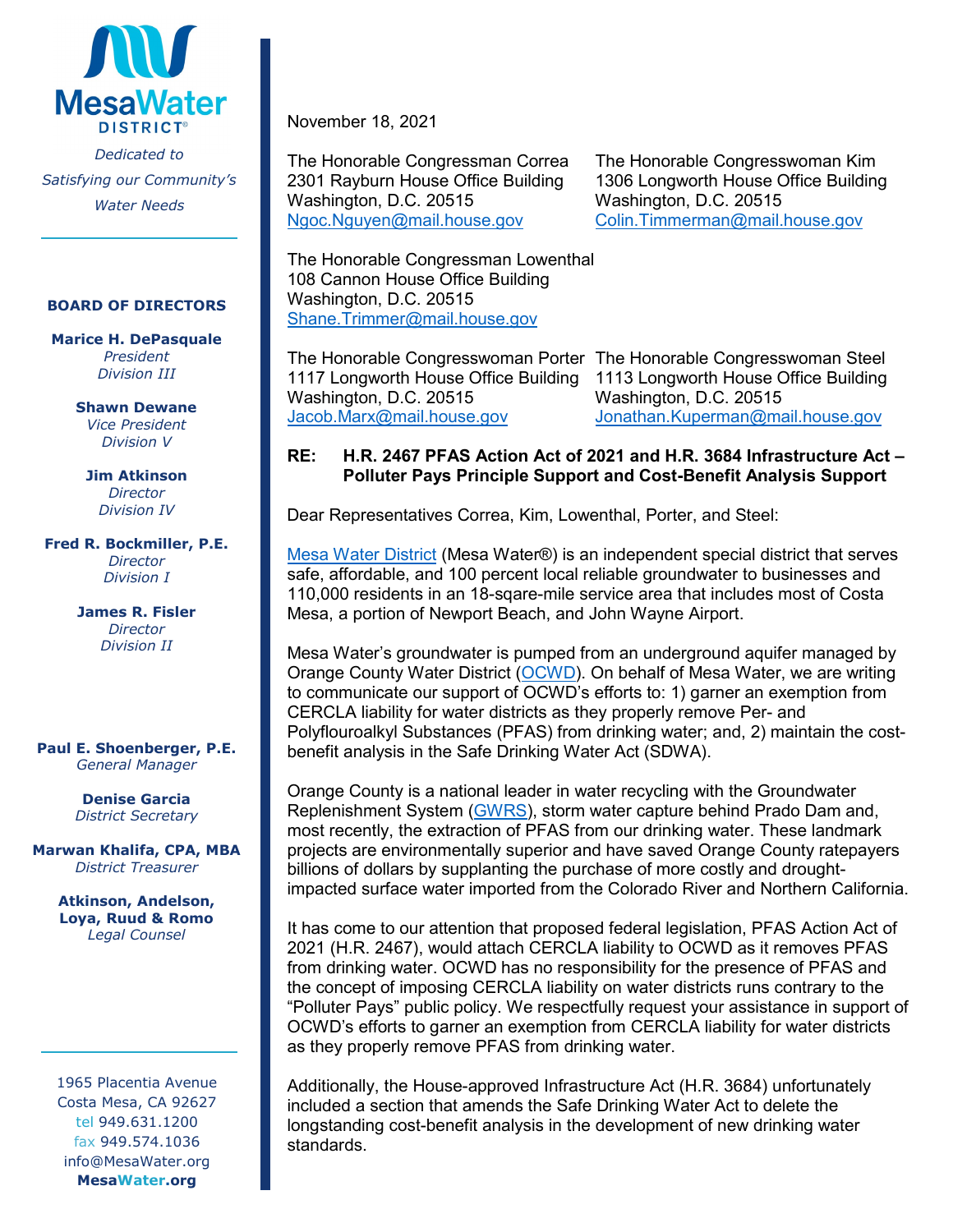

#### **BOARD OF DIRECTORS**

**Marice H. DePasquale** *President Division III*

> **Shawn Dewane** *Vice President Division V*

**Jim Atkinson** *Director Division IV*

**Fred R. Bockmiller, P.E.** *Director Division I*

> **James R. Fisler** *Director Division II*

**Paul E. Shoenberger, P.E.** *General Manager*

> **Denise Garcia** *District Secretary*

**Marwan Khalifa, CPA, MBA** *District Treasurer*

> **Atkinson, Andelson, Loya, Ruud & Romo** *Legal Counsel*

1965 Placentia Avenue Costa Mesa, CA 92627 tel 949.631.1200 fax 949.574.1036 info@MesaWater.org **MesaWater.org**

## **Subject: H.R 2467 – Polluter Pays Principle Support H.R. 3684 – Cost-Benefit Analysis Support**

November 14, 2021 Page 2 of 2

Under current law, the U.S. Environmental Protection Agency ensures that public health benefits of new drinking water standards are balanced with the compliance costs that water system ratepayers will ultimately incur. Eliminating the costbenefit analysis would potentially subject ratepayers of all income levels to higher costs. We respectfully request your assistance in support of OCWD's efforts to maintain the cost-benefit analysis in the SDWA.

For any questions or clarifications regarding Mesa Water's requests expressed herein, please contact us or our Water Policy Manager, Stacy Taylor, at [StacyT@MesaWater.org](mailto:StacyT@MesaWater.org) or 714.791.0848. Thank you for your attention to this important matter.

Sincerely,

Marice H. DePasquale **Paul E. Shoenberger, P.E.**<br>Mesa Water Board President Mesa Water General Mana [MariceD@MesaWater.org](mailto:MariceD@MesaWater.org) [PaulS@MesaWater.org](mailto:PaulS@MesaWater.org) 949.631.1205 949.631.1206

Mesa Water General Manager

c: Mesa Water Board of Directors OCWD Board President Steve Sheldon [\(SSheldon@OCWD.com\)](mailto:SSheldon@OCWD.com) Association of California Water Agencies California Municipal Utilities Association Dennis Albiani & Anthony Molina, California Advocates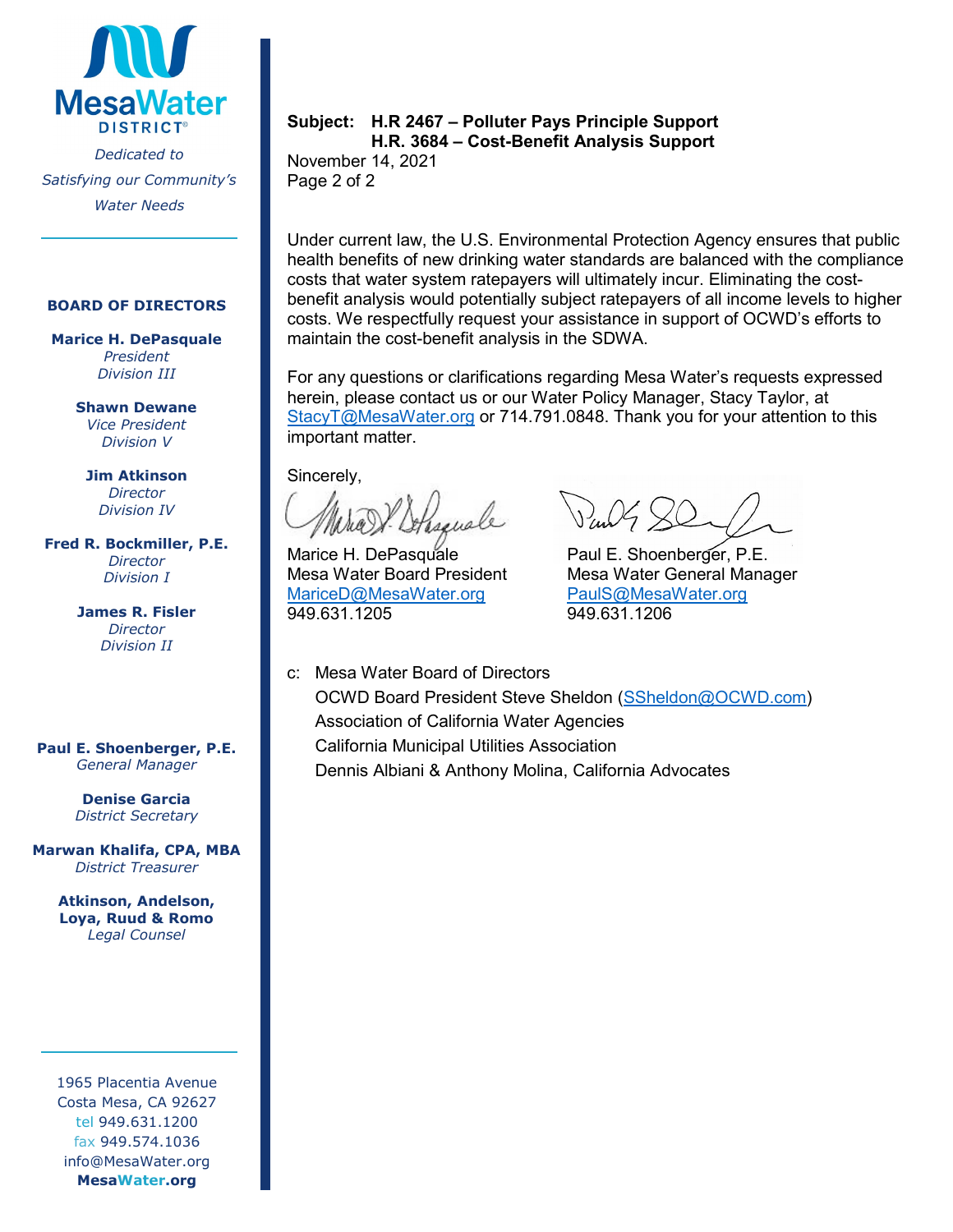# **RESOLUTION NO. 1550**

# **RESOLUTION OF THE MESA WATER DISTRICT BOARD OF DIRECTORS SUPPORTING FEDERAL PFAS LEGISLATION THAT PROTECTS RATEPAYERS AND WATER/WASTEWATER AGENCIES**

WHEREAS, Mesa Water District (Mesa Water®) is a county water district organized and operating pursuant to the provisions of the laws of the State of California (State or California); and

WHEREAS, Per- and Polyfluoroalkyl Substances (PFAS) are a group of man-made chemicals created by chemical manufacturers and despite playing no role in releasing PFAS into the environment, cities and water agencies must find ways to remove them from local water supplies; and

WHEREAS, PFAS have been detected in the Orange County Groundwater Basin, managed by Orange County Water District (OCWD), and are estimated to cost Orange County more than \$1 billion, over 30 years—a cost that will likely increase; and

WHEREAS, Ratepayers are at risk from pending PFAS legislation and associated PFAS costs and water agencies and stakeholders must take action to inform members of Congress of these devastating impacts; and

THEREFORE, All PFAS related legislation must exempt water and wastewater agencies from any liability for PFAS cleanup costs; and

WHEREAS, A water utility that complies with applicable and appropriate federal management and treatment standards must not be responsible for current and future costs associated with a PFAS cleanup; and

WHEREAS, Given the potential for federal legislation, such as the PFAS Action Act of 2021 (H.R. 2467), to expose water agencies, that simply receive and treat water supplies, with across-the-board liability for PFAS-related cleanups when they have no responsibility for the presence of PFAS, an explicit exemption from Superfund clean-up liability must be made for water and wastewater agencies; and

WHEREAS, Under existing law, the United States Environmental Protection Agency ensures that public health benefits of new drinking water standards are reasonably balanced with the compliance costs that water system ratepayers will ultimately incur and eliminating this analysis would burden ratepayers of all income levels with astronomical costs to comply with drinking water standards; and

WHEREAS, Amendments to the Safe Drinking Water Act should not delete the longstanding cost-benefit analysis; and